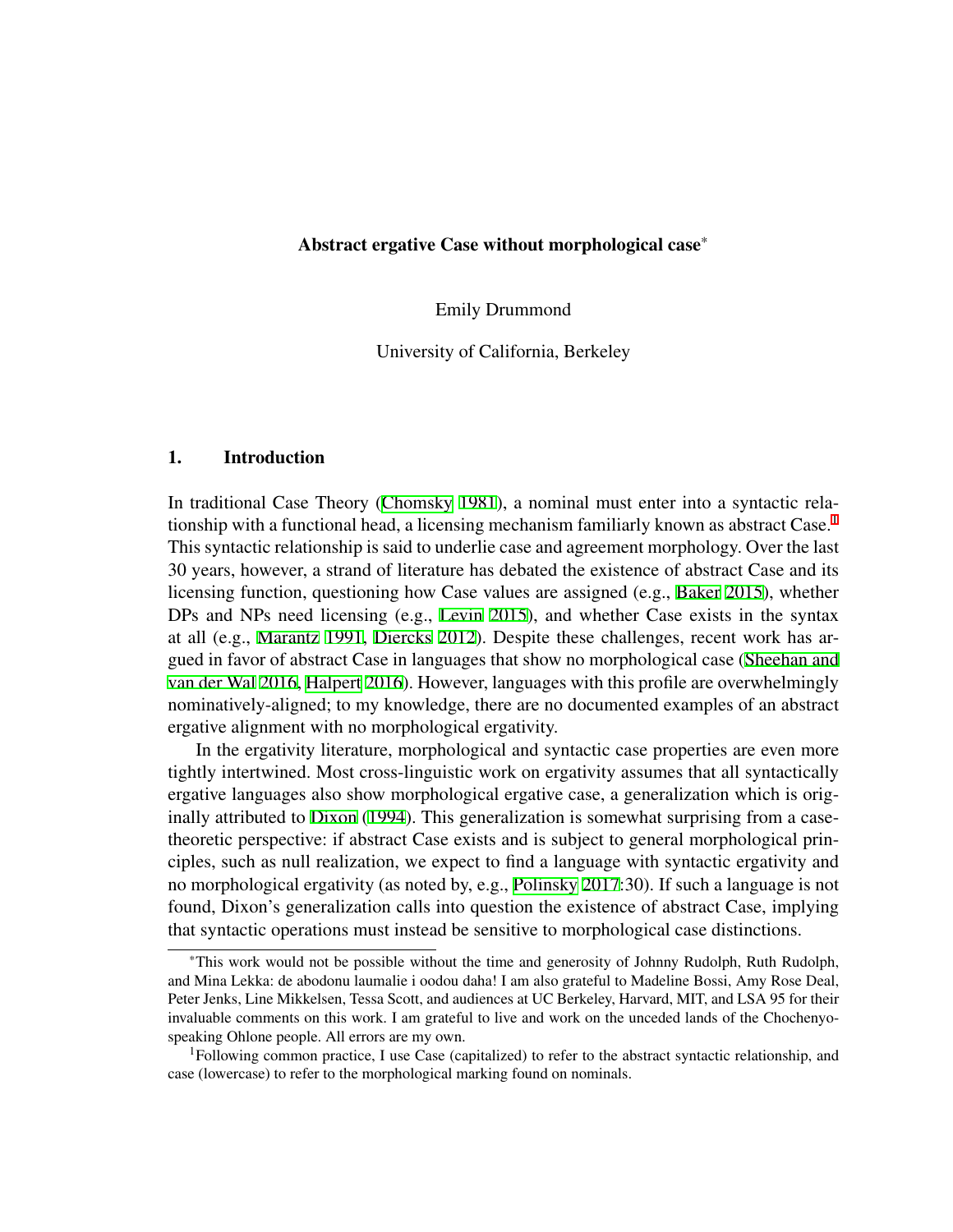In light of these debates, this paper argues for the existence of abstract ergative Case licensing in Nukuoro (Polynesian Outlier). Despite showing no morphological ergativity, Nukuoro shows a restriction on ergative extraction, constituting a counterexample to Dixon's generalization. Furthermore, I show that abstract Case in Nukuoro is required for nominal licensing, a claim supported by two environments where licensing appears to fail: namely, within VP and in non-finite clauses. In this way, Nukuoro provides further support for abstract Case in languages without morphological case ([Sheehan and van der Wal](#page-13-2) [2016\)](#page-13-2), specifically abstract ergative Case, as well as a nominal licensing requirement for DP arguments (i.e., the Case Filter; [Chomsky](#page-12-0) [1981](#page-12-0)).

# 2. Nukuoro essentials

Nukuoro is a highly analytic Polynesian Outlier language spoken by about 1,200 people in the Federated States of Micronesia (FSM), Guam, and the United States [\(Drummond](#page-13-5) [and Rudolph](#page-13-5) [2021](#page-13-5)). Unless otherwise cited, all Nukuoro data presented in this paper come from primary fieldwork in Kolonia, Pohnpei and over Zoom from 2015–present.[2](#page-1-0)

The basic word order of Nukuoro is SVO, as shown in [\(1a](#page-1-1)). Verb-initial word orders also appear in the language, and when they do, they are invariably VSO: these occur in polar questions, adjunct clauses, and relative clauses. An example of a polar question with VSO order is provided in ([1b\)](#page-1-2).

<span id="page-1-2"></span><span id="page-1-1"></span>

| (1) | a. De gauligi ne lingi de koovee.                                |       |
|-----|------------------------------------------------------------------|-------|
|     | DET child PFV spill DET coffee<br>The child spilled the coffee.' | [SVO] |
|     | b. Ne llanga goe denga gede?                                     |       |
|     | PFV weave 2sG DET.PL basket<br>'Did you weave the baskets?'      | [VSO] |

All Nukuoro clauses involve predicate fronting, where the DP object moves out of the VP, followed by movement of the remnant VP ([Collins](#page-12-4) [2017,](#page-12-4) [van Urk](#page-13-6) [2022\)](#page-13-6). I assume that the remnant VP fronts to the specifier of a functional projection just below Infl, which I label FP (following [Collins](#page-12-4) [2017](#page-12-4)). This structure is schematized in [\(2](#page-1-3)).

<span id="page-1-3"></span>(2) 
$$
\begin{array}{c}\n\sqrt{2} \\
\end{array}
$$
 [IP Infl [FP [VP V ~~Obj~~ Adjust all F<sup>0</sup> [... Obj ... [VP ~~V~~ ~~Obj~~ Adjust all ] ] ]

This predicate fronting occurs regardless of word order. The subject may appear in its base position in Spec,*v*P, yielding VSO, or in a derived position above Infl, yielding SVO.

<span id="page-1-0"></span> $2$ Funding for fieldwork was provided by the NSF (REU #1461056), a Hanna Holborn Gray Fellowship (Bryn Mawr College), three Oswalt Endangered Language Grants (UC Berkeley), and a Lewis and Clark Fund Grant (American Philosophical Society). Documentary materials are archived with the Survey of California and Other Indigenous Languages and are available online: http://dx.doi.org/doi:10.7297/X2M32T4N. Non-standard abbreviations include: DIR 'directional', OBL.PRO 'oblique pronoun', PN 'proper noun'.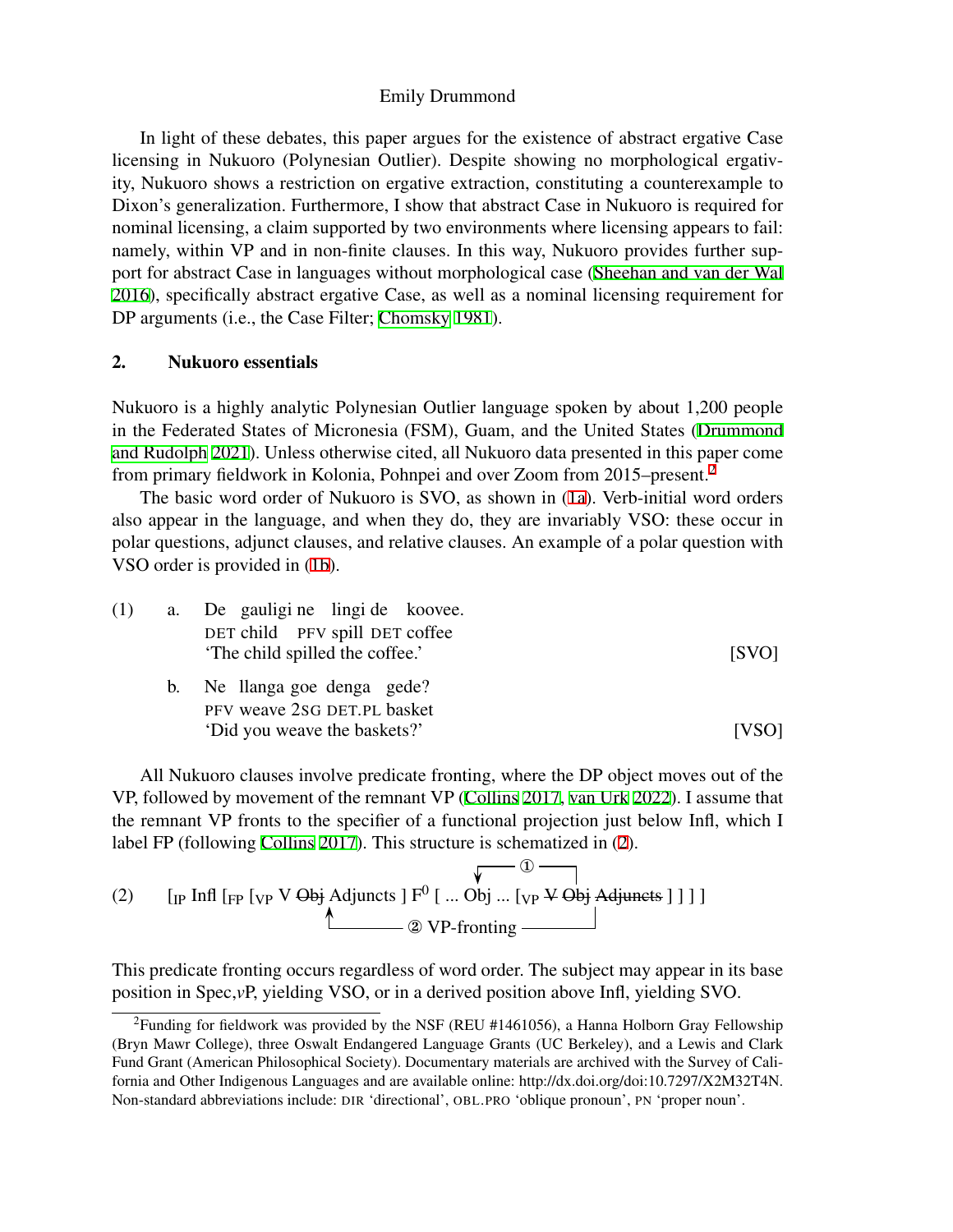Evidence for VP-fronting in Nukuoro comes from the position of VP-internal elements, which obligatorily occur between the verb and the DP object. These elements include directionals [\(3](#page-2-0)a), VP adjuncts ([3a](#page-2-0)), and the oblique anaphoric pronoun *ai* ([3b](#page-2-0)).

- <span id="page-2-0"></span>(3) a. Au ne [vp dugu **ange maalie**] de beebaa gi honga teebele. 1SG PFV put DIR slowly DET book to top DET.table 'I slowly put the book on the table.'
	- b. Au ne [<sub>VP</sub> dugu ai] 1SG PFV put OBL.PRO DET book de beebaa. 'I put the book there.'

The fact that these elements must precede DP objects suggest that they front along with the verb phrase, which no longer includes the object; if objects stayed in their base position, we would expect them to appear between the verb and its adjuncts. This step of object movement is further supported by the behavior of NP objects, which *can* remain in their base position and front with the VP ([4b](#page-2-1)), a pattern that has been described as pseudo noun incorporation (e.g., [Massam](#page-13-7)  $2001$ ).<sup>[3](#page-2-2)</sup>

- <span id="page-2-1"></span> $(4)$  a. DET house GEN DET.girl NPST hale o tamaahine e  $[\nabla P]$  tilo watch OBL.PRO DET.PL baby ai] denga dama 'the house where the girl takes care of the babies'
	- b. de hale o DET house GEN DET.girl NPST tamaahine e [VP tilo watch baby OBL.PRO dama ai] 'the house where the girl takes care of babies'

Finally, since this paper concerns syntactic ergativity in  $\bar{A}$ -extraction, it is important to establish a basic structure for  $\bar{A}$ -constructions. Nukuoro  $wh$ -questions and focus constructions use a pseudocleft structure, where a predicate *wh*- or focus element takes a headless relative clause as its subject ([Drummond](#page-12-5) [to appear](#page-12-5)). As such, all  $\bar{A}$ -extraction contexts involve relativization, which I assume involves movement of a relative operator to the specifier of CP. The relative C head in Nukuoro is obligatorily null.

(5)  $[\text{Pred Go } \text{ai}_i] [\text{DP } \emptyset] [\text{CP } \text{OP}_i \text{ aau}]$ FOC who 2SG.GEN PFV see ne gidee *t*i ]? 'Who did you see?' (lit. 'Who is (the one) that you saw?') [*wh*-question]

Like many other Polynesian languages (e.g., [Herd et al.](#page-13-8) [2011\)](#page-13-8), Nukuoro uses a genitive relative clause strategy, where the subject of the relative clause receives genitive case [\(6](#page-3-0)).

<span id="page-2-2"></span> $3I$  invoke the term "pseudo noun incorporation" for consistency with previous literature; however, it is not clear that VP-internal objects in Nukuoro are actually incorporated in any way, prosodically or morphologically. Instead, I analyze this pattern in Nukuoro as a generalization about movement and Case licensing, which I flesh out in section 4.2.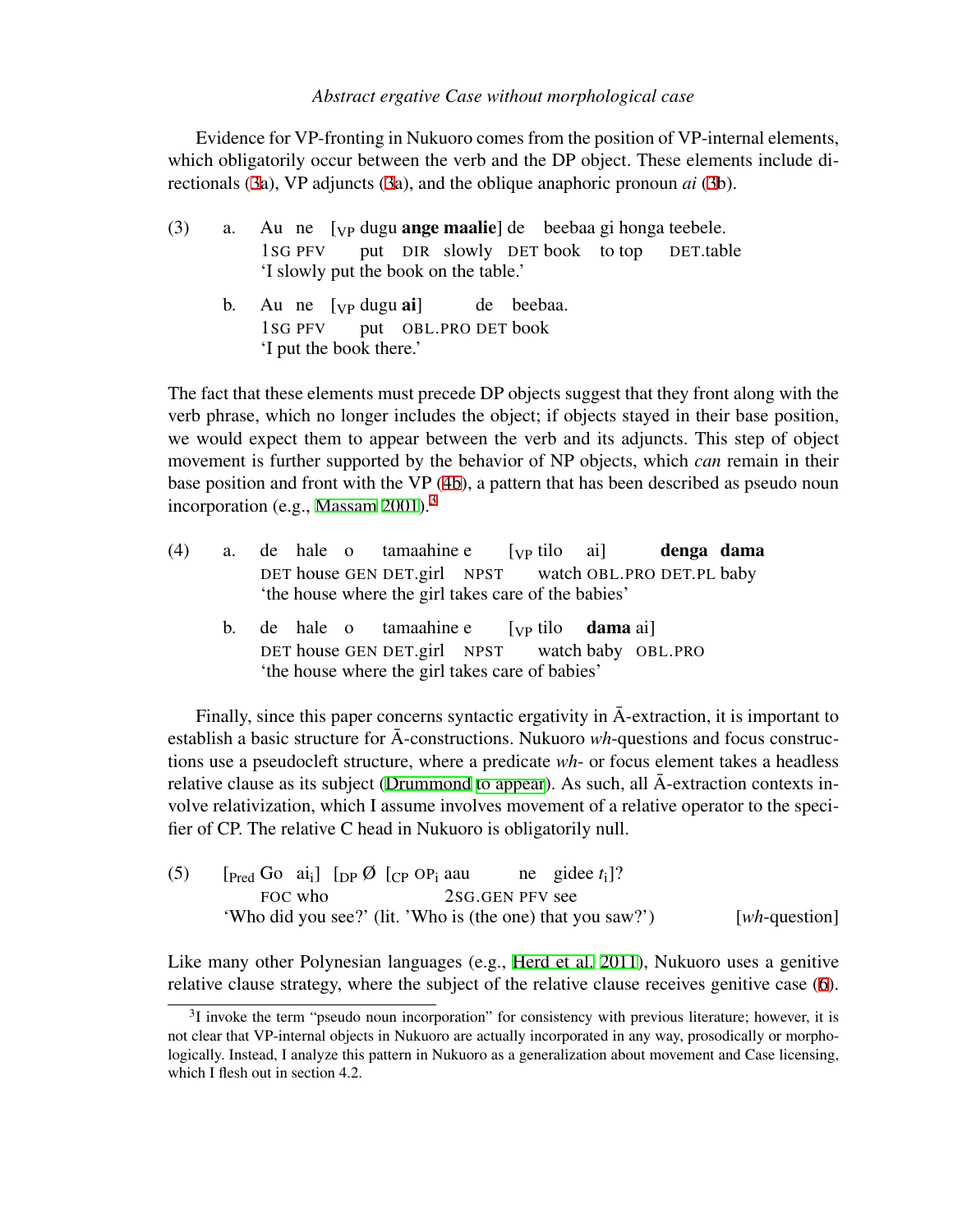Genitive case is marked by a distinct set of genitive pronouns or by the particle *a* or *o* before full DPs and proper nouns.<sup>[4](#page-3-1)</sup>

<span id="page-3-0"></span>

| (6) |  | a. de masovaa { <b>oou</b> / <b>o de gauligi</b> } ne seesee ai |  |  |                                                 |
|-----|--|-----------------------------------------------------------------|--|--|-------------------------------------------------|
|     |  |                                                                 |  |  | DET time 2SG.GEN GEN DET child PFV walk OBL.PRO |
|     |  | the time that you/the child walked'                             |  |  |                                                 |

b. de masovaa *{*aau DET time 2SG.GEN GEN DET child / a de gauligi*}* ne saabai ai PFV carry OBL.PRO DET basket de gede 'the time that you/the child carried the basket'

If the subject itself is relativized, no argument appears in genitive case, making subject relatives identical in form to matrix clauses.

# 3. No morphological case

Unlike many Polynesian languages, which have been described as morphologically ergative or accusative, Nukuoro has a neutral alignment in morphological case and agreement. Aside from genitive case, Nukuoro shows no morphological case marking: in the three core grammatical roles, pronominal [\(7](#page-3-2)) and full DP arguments ([8\)](#page-3-3) must appear unmarked.<sup>[5](#page-3-4)</sup>

<span id="page-3-2"></span>

| (7) |                | a. Au ne seni.<br>1sG PFV sleep<br>'I slept.'                      | (8) | a.          | De gauligi ne seni.<br>DET child PFV sleep<br>'The child slept.'                        |
|-----|----------------|--------------------------------------------------------------------|-----|-------------|-----------------------------------------------------------------------------------------|
|     | $\mathbf{b}$ . | Soni ne doolohi au.<br>Johnny PFV chase 1sG<br>'Johnny chased me.' |     | b.          | Soni ne doolohi de gauligi.<br>Johnny PFV chase DET child<br>'Johnny chased the child.' |
|     | $c_{\cdot}$    | Au ne doolohi Soni.<br>1SG PFV chase Johnny<br>'I chased Johnny.'  |     | $c_{\cdot}$ | De gauligi ne doolohi Soni.<br>DET child PFV chase Johnny<br>'The child chased Johnny.' |

<span id="page-3-3"></span>Historically, Nukuoro likely showed ergative marking on post-verbal transitive subject pronouns, a pattern which still appears in other Polynesian Outliers. In Kapingamarangi, the most closely related language to Nukuoro, the ergative case marker *e* precedes transitive subject pronouns in post-verbal position, as shown in ([9\)](#page-3-5).

<span id="page-3-5"></span>

| (9) | Ku kopoina <b>e ia</b> a Hina. |  |                                  |
|-----|--------------------------------|--|----------------------------------|
|     | PERF praise ERG 3SG PN Hina    |  |                                  |
|     | 'He praised Hina.'             |  | (Kapingamarangi; Elbert 1948:33) |

<span id="page-3-1"></span><sup>&</sup>lt;sup>4</sup>The choice of *a* vs. *o* in nominal possession indicates alienability, with *a* marking alienable possession. In relative clauses, this distinction reflects agentivity of the relative subject, with *a*-class genitives used for highly agentive subjects ([Baker](#page-12-6) [2012\)](#page-12-6).

<span id="page-3-4"></span><sup>&</sup>lt;sup>5</sup>Nukuoro also lacks tonal case marking on arguments, which has been documented in Sāmoan ( $Yu$  [2021](#page-13-10)): all arguments in Nukuoro are marked by the same LH\* contour on the primary stressed, penultimate mora.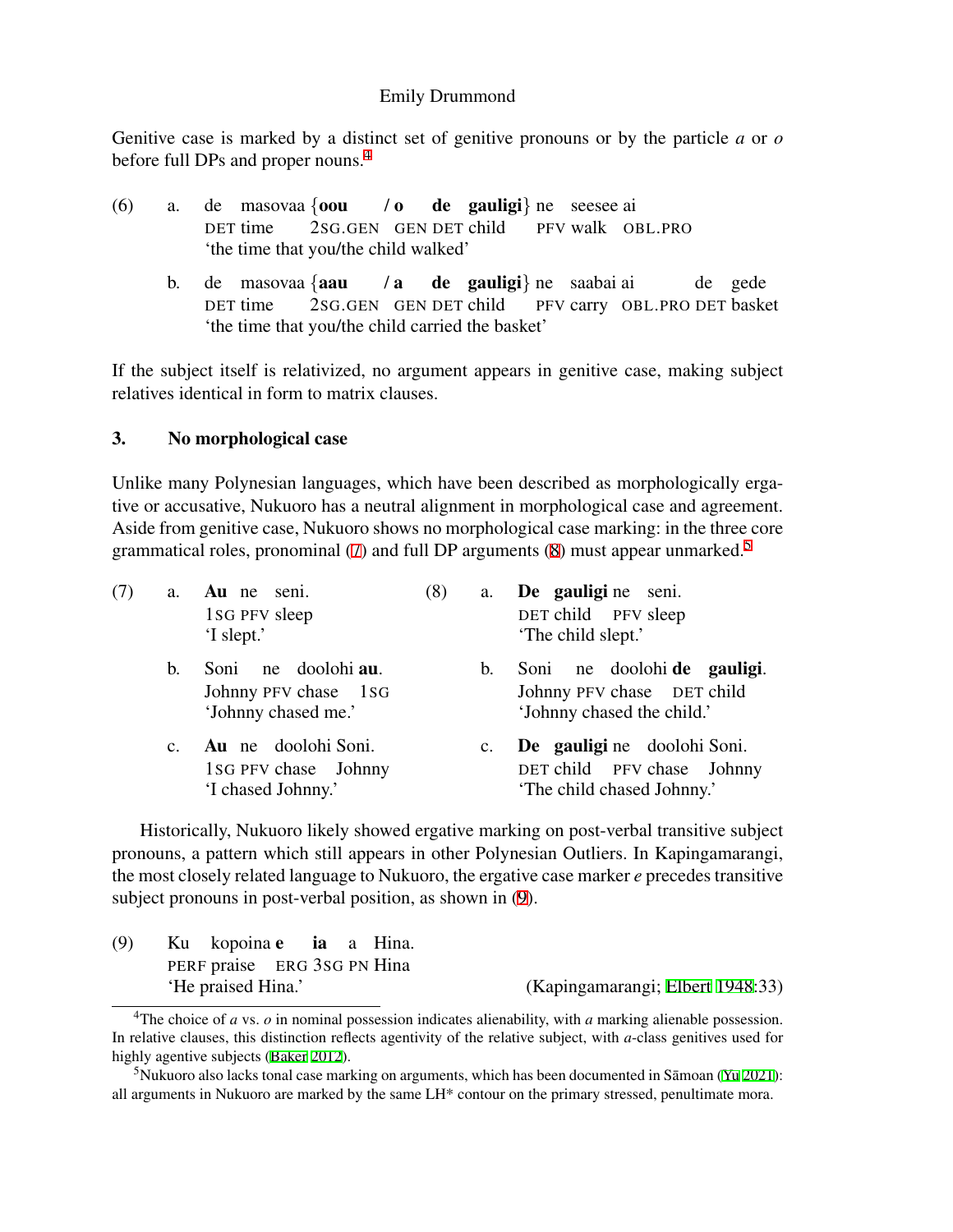The same marking is ungrammatical in Nukuoro, even taking into account word order and pronominality. Transitive subjects can never be post-verbal in Nukuoro declarative clauses, with or without ergative marking [\(10](#page-4-0)a); in clauses where post-verbal subjects are permitted, like in polar questions, ergative marking is ungrammatical ([10b](#page-4-0)). It is similarly impossible to have ergative marking on pre-verbal transitive subjects [\(10](#page-4-0)c).

- <span id="page-4-0"></span>(10) a. \*Ne buuludi ange (e) ia PFV hug DIR ERG 3SG Johnny Soni. Intended: 'S/he hugged Johnny.'
	- b. Ne llanga (\*e) goe denga gede? PFV weave ERG 2SG DET.PL basket 'Did you weave the baskets?'
	- c. (\*E) gilaadeu ne doolohi Soni. ERG 3PL PFV chase Johnny 'They chased Johnny.'

Thus, Nukuoro shows no synchronic ergative case marking on nominals.

Case relations are not marked though verbal agreement either. Nukuoro verbs do not display person agreement with any arguments, although a subset of Nukuoro intransitive verbs show participant number marking ([Corbett](#page-12-7) [2000\)](#page-12-7), where verbs indicate the plurality of their closest argument through suppletion or reduplication [\(11](#page-4-1)).

<span id="page-4-1"></span>

| (11) | a. Ia gu <b>seni</b> . | b. Gilaadeu gu sseni. |
|------|------------------------|-----------------------|
|      | 3sG INC sleep          | 3PL INC sleep.PL      |
|      | 'S/he fell asleep.'    | 'They fell asleep.'   |

However, participant number is generally assumed to be distinct from verbal agreement carried out by Agree ([Bobaljik and Harley](#page-12-8) [2017](#page-12-8), [Drummond](#page-12-9) [2020\)](#page-12-9).<sup>[6](#page-4-2)</sup> Furthermore, participant number marking only references intransitive subjects in Nukuoro, not transitive subjects or objects [\(12](#page-4-3)), and thus is not ergatively aligned.

- <span id="page-4-3"></span>(12) a. Denga hadu gu tige. DET.PL stone INC roll.PL 'The stones rolled.'
	- b. Gilaadeu gu haga-**dige** 3PL INC CAUS-roll.SG DET.PL stone denga hadu. 'They rolled the stones.'

<span id="page-4-2"></span><sup>&</sup>lt;sup>6</sup>In Polynesian, participant number has been analyzed semantically, such as verbal reduplication denoting event plurality ([Haji-Abdolhosseini et al.](#page-13-11) [2002](#page-13-11)) or an affix which imposes a cardinality presupposition on the first argument to compose [\(Drummond](#page-12-9) [2020\)](#page-12-9).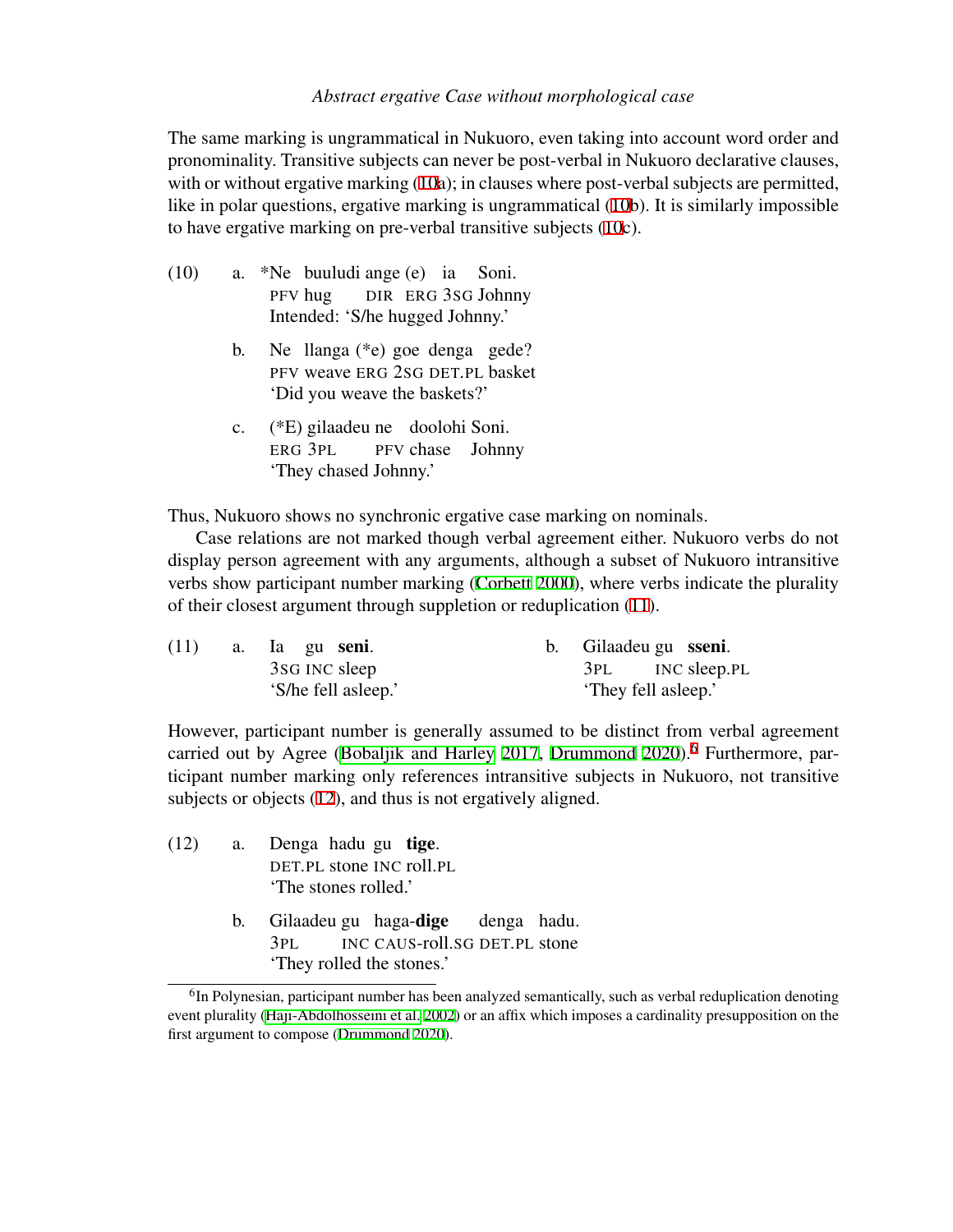In short, Nukuoro shows no morphological evidence of case or case relationships. Despite this neutral morphological profile, I argue in the next section that Nukuoro shows an abstract ergative-absolutive licensing pattern, which is reflected by syntactic phenomena.

# 4. Abstract ergativity in Nukuoro

Despite a lack of overt case morphology, I argue that Nukuoro nominals require abstract Case licensing, which follows an ergative-absolutive alignment. Nukuoro instantiates a pattern of syntactic ergativity in  $\bar{A}$ -movement, which suggests an abstract ergative alignment. In addition to this ergative extraction pattern, I provide evidence that Nukuoro is sensitive to nominal licensing in other areas as well: (i) DP objects cannot remain in their base position inside the VP; and (ii) non-finite clauses fail to license both arguments of a transitive. In other words, Nukuoro constitutes an additional language that shows abstract Case without morphological case ([Sheehan and van der Wal](#page-13-2) [2016\)](#page-13-2).

# 4.1 Ergative extraction

Nukuoro shows a pattern of syntactic ergativity in  $\bar{A}$ -movement: transitive subjects cannot undergo relativization using the same unmarked strategy used for intransitive subjects and transitive objects. In this way, Nukuoro provides a novel counterexample to Dixon's (1994) generalization: syntactic ergativity is attested in the absence of morphological ergativity.

Intransitive subjects (S) and transitive objects (O) can undergo unmarked  $\bar{A}$ -movement in Nukuoro, as shown in ([13\)](#page-5-0).

<span id="page-5-0"></span>

|  | $(13)$ a. Go ai e anu naa?                                               |  |
|--|--------------------------------------------------------------------------|--|
|  | FOC who NPST dance MED<br>'Who is dancing?'                              |  |
|  | b. Go ai a de gauligi ne tugi laa?<br>FOC who GEN DET child PFV hit DIST |  |
|  | 'Who did the child hit?'                                                 |  |

Transitive subjects, however, cannot undergo this same unmarked movement ([14a](#page-5-1)); instead, an additional *-Cia* suffix plus the postverbal particle *ina* must appear on the verb ([14b](#page-5-1)). *-Cia* is a highly idiosyncratic verbal suffix found across Polynesian, where C represents a lexically-specified consonant ([Chung](#page-12-10) [1978,](#page-12-10) [Pawley](#page-13-12) [2001](#page-13-12)). In Nukuoro, the invariant particle *ina* is optional if the verb has a suppletive *-Cia* form, and obligatory if it does not.

- <span id="page-5-1"></span>(14) a. \*Go ai ne tugi Soni? FOC who PFV hit Johnny 'Who hit Johnny?'
	- b. Go ai ne **duugia** (ina) Soni? FOC who PFV hit.CIA INA Johnny 'Who hit Johnny?' (A)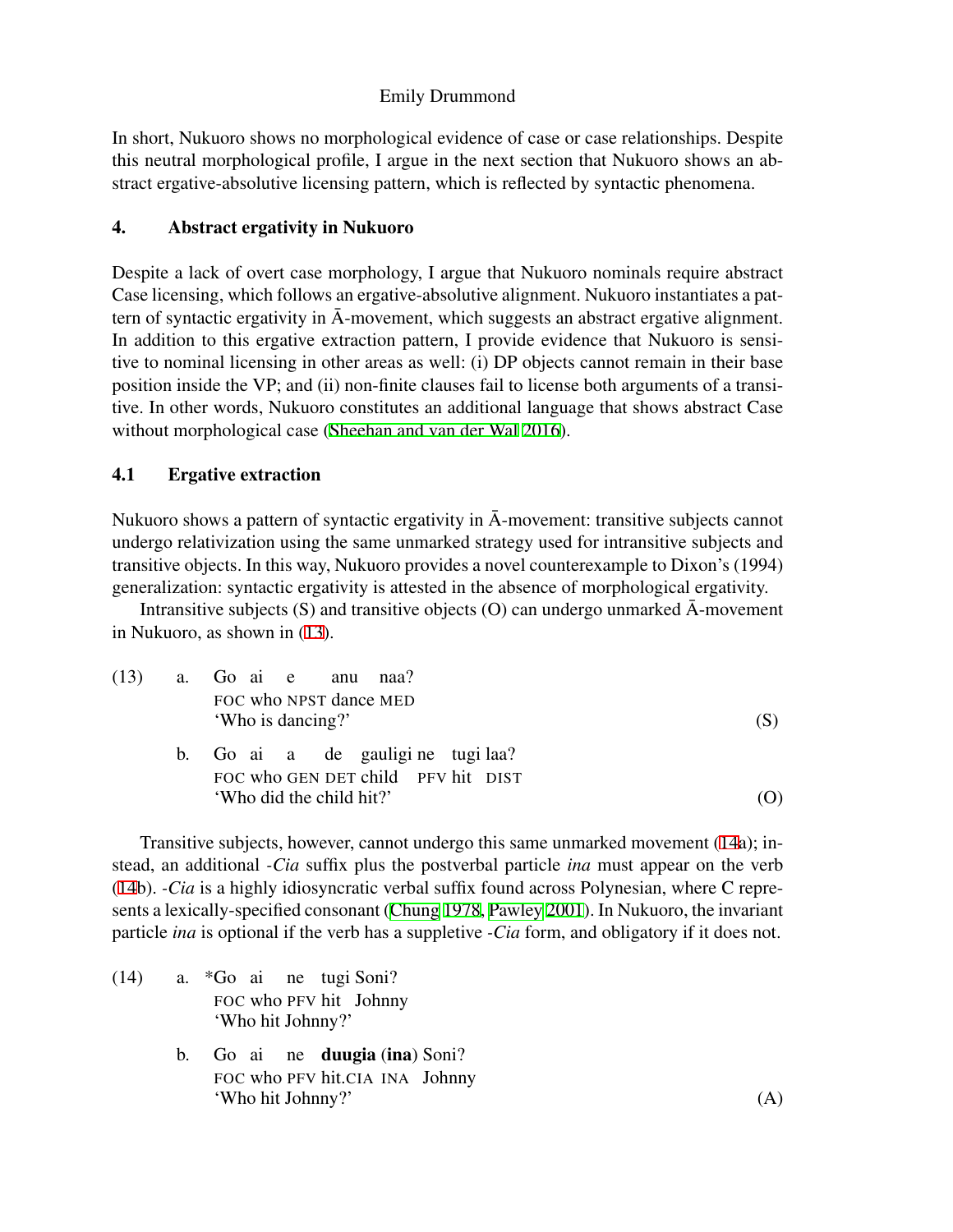This relativization strategy occurs in all transitive clauses where the subject is extracted: *wh*-questions, as seen above, as well as relative clauses ([15a\)](#page-6-0) and focus constructions [\(15b](#page-6-1)).

<span id="page-6-1"></span><span id="page-6-0"></span>

| (15) | a.      | Au ne gidee [tangada ne <b>unu-mia (ina)</b> denga vai].                                         |            |
|------|---------|--------------------------------------------------------------------------------------------------|------------|
|      |         | 1SG PFV see DET.person PFV drink-CIA INA DET.PL water<br>'I saw the person who drank the water.' | [relative] |
|      | $b_{1}$ | Go Sigine dolohia (ina) denga gaagoo.<br>FOC Sigi PFV chase.CIA INA DET.PL chicken               |            |
|      |         | 'It was Sigi who chased the chickens.'                                                           | [focus]    |

The extraction restriction holds of all (and only) syntactically transitive constructions, namely those that have DP objects. *-Cia* + *ina* is obligatory for extraction of the subject of ditransitives ([16a](#page-6-2)) and derived transitives ([16b\)](#page-6-3), which are formed by adding the causative prefix *haga-* to an intransitive verb.

<span id="page-6-3"></span><span id="page-6-2"></span>

|                              |                                         | a. Go ai ne gaavange ina de beebaa gi Soni? |                                                      |  | (16) |
|------------------------------|-----------------------------------------|---------------------------------------------|------------------------------------------------------|--|------|
| [ditransitive]               | FOC who PFV give INA DET book to Johnny |                                             | 'Who gave the book to Johnny?'                       |  |      |
|                              |                                         |                                             | b. Go ai e haga-baguu ina ia?                        |  |      |
| $[intransitive + causative]$ |                                         |                                             | FOC who NPST CAUS-fall INA 3SG<br>'Who tripped him?' |  |      |

By contrast, *-Cia* + *ina* cannot appear when the subject of an intransitive (unergative) verb is extracted ([17a](#page-6-4)), nor can it appear with "middle" verbs, which are notionally transitive but select for PP objects ([17b](#page-6-4)).

<span id="page-6-4"></span>

| [intransitive] | $(17)$ a. Go ai e gadagada (*ina) naa?<br>FOC who NPST laugh INA DEM<br>'Who is laughing?'                   |  |
|----------------|--------------------------------------------------------------------------------------------------------------|--|
| [middle]       | b. Go ai $e$ dele $(*ina)$ i de moni?<br>FOC who NPST sail INA PREP DET canoe<br>'Who is sailing the canoe?' |  |

These examples indicate that the restriction is sensitive to grammatical structure, not thematic roles—specifically, the restriction only arises when there is a DP object. This conclusion is further supported by the fact that the extraction restriction disappears when the object is an NP that remains in-situ. In these contexts, the object fronts with the VP and *-Cia* + *ina* is no longer required to extract the transitive subject [\(18b](#page-7-0)).

(18) a. tama DET.child DIST NPST laa e [<sub>VP</sub> gai ina] denga gahudi i eat INA DET.PL banana PREP time masoaa alodahi all 'that child who eats the bananas all the time'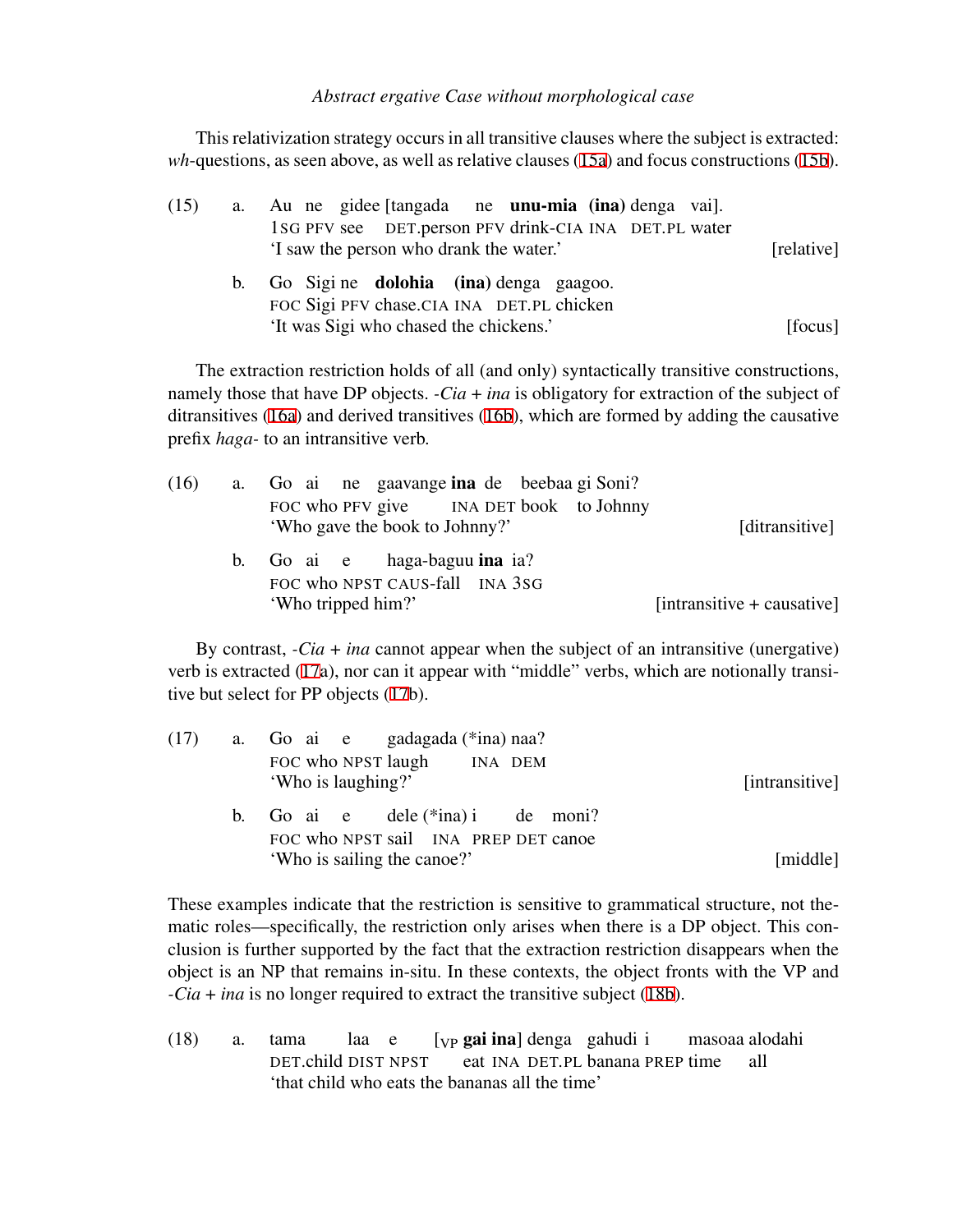<span id="page-7-0"></span>b. tama DET.child DIST NPST laa e [<sub>VP</sub> gai **gahudi**] i eat banana PREP time masoaa alodahi all 'that child who eats bananas all the time'

On its own, the presence of an ergative extraction restriction in Nukuoro is suggestive of an abstract ergative alignment. Analyses of ergative extraction overwhelmingly appeal to abstract ergative/absolutive Case, either by referring to Case values directly (e.g., [Polin](#page-13-13)[sky](#page-13-13) [2016](#page-13-13), [Deal](#page-12-11) [2017\)](#page-12-11) or by appealing to the clause structure needed for abstract Case assignment to occur (e.g., [Coon et al.](#page-12-12) [2014,](#page-12-12) [Clemens and Tollan](#page-12-13) [2021](#page-12-13)).<sup>[7](#page-7-1)</sup> This link between extraction restrictions and abstract Case accounts for why syntactic ergativity is largely restricted to languages that show morphological ergativity [\(Dixon](#page-12-3) [1994](#page-12-3)).

However, as mentioned before, an abstract Case analysis also predicts that syntactic ergativity should be possible without the morphological realization of Case, a profile which was previously considered to be unattested. The Nukuoro pattern demonstrates that languages of this type are in fact possible, a welcome result for Case-based analyses of syntactic ergativity.

# 4.2 Additional evidence for abstract Case: licensing failures

The syntactically ergative pattern described above provides indirect evidence of abstract ergative Case. I provide further support for abstract Case licensing in Nukuoro by describing two instances where licensing fails, restricting the distribution of DP arguments. First, DP arguments may not appear in their base position, which I attribute to a lack of licensing within VP. Second, non-finite clauses fail to license both arguments of a transitive, suggesting that finite Infl is responsible for Case licensing. I conclude that DPs in Nukuoro are sensitive to an abstract nominal licensing requirement, which requires DPs to be Caselicensed by a functional head.

The first piece of evidence for a licensing requirement in Nukuoro comes from the distribution of DP objects. Recall from §2 that there is an asymmetry between NP and DP objects in Nukuoro: DP objects vacate the VP, while NP objects may remain in their base position. Crucially, DP objects *cannot* remain inside the VP: unlike NP objects, it is not possible for DP objects to appear in their base position ([19\)](#page-7-2). In other words, only DP objects undergo obligatory movement out of the VP.

<span id="page-7-2"></span> $(19)$ DET house GEN DET.girl NPST hale o tamaahine e [VP tilo watch DET.PL baby OBL.PRO denga dama ai] 'the house where the girl takes care of the babies'

The ungrammaticality of [\(19](#page-7-2)) indicates that NPs and DPs have different licensing requirements in Nukuoro. DPs are not licensed in their base position within the VP, and must undergo movement in order to be Case licensed. NPs, on the other hand, escape this requirement—either because they are licensed by a different mechanism, such as adjacency

<span id="page-7-1"></span><sup>&</sup>lt;sup>7</sup>One exception is [Erlewine](#page-13-14) ([2016\)](#page-13-14), who argues that syntactic ergativity is derived via anti-locality constraints rather than Case-licensing. I show in §5 that anti-locality cannot capture the Nukuoro facts.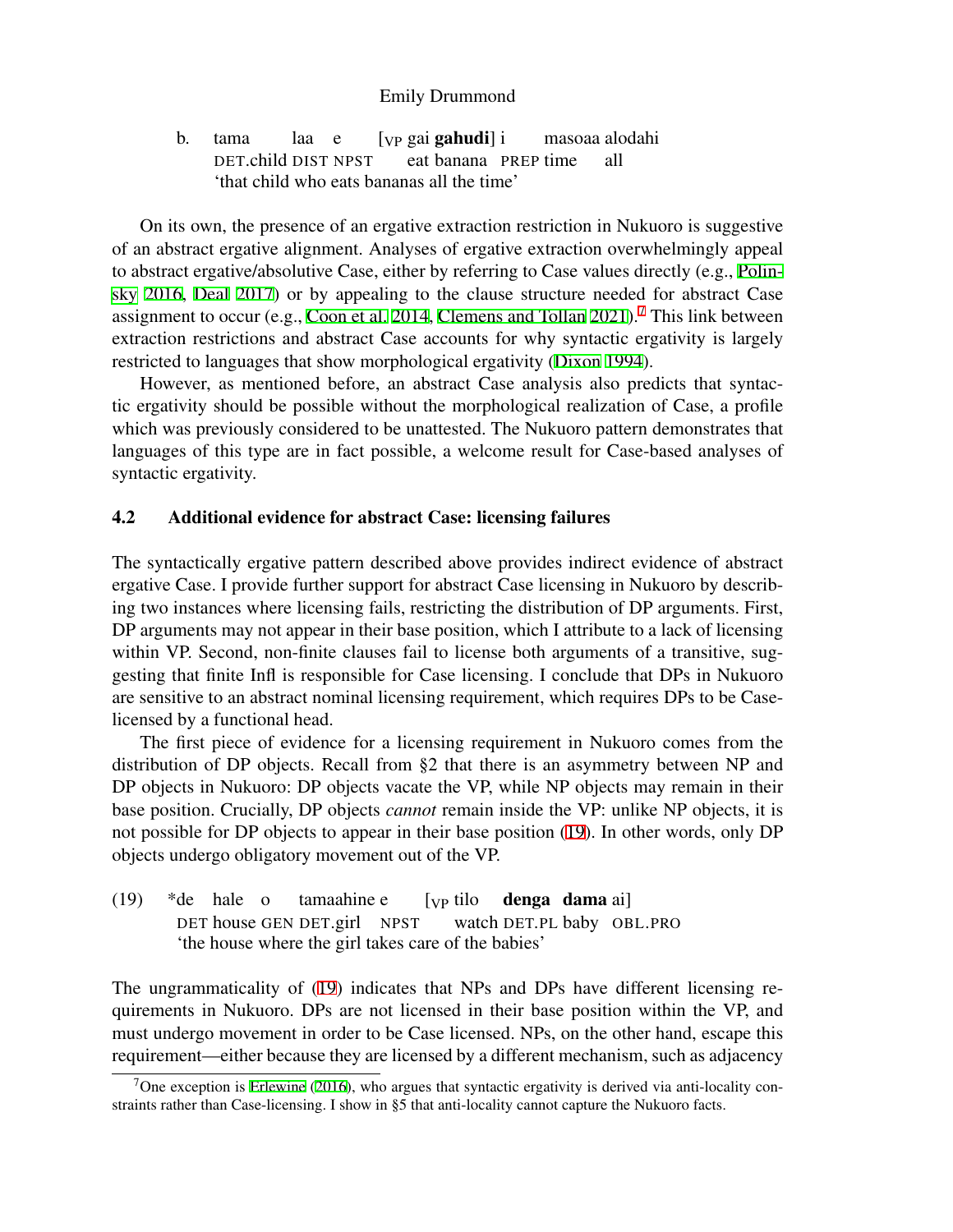with the verb ([Baker](#page-12-14) [2014](#page-12-14), [Levin](#page-13-0) [2015\)](#page-13-0), or because they do not need Case licensing at all. One might suggest that DPs move to check an EPP feature on a functional head, which is unrelated to licensing (e.g., [Aldridge](#page-12-15) [2004](#page-12-15), [Coon et al.](#page-12-16) [2021\)](#page-12-16); however, it is not clear how such an EPP requirement would be satisfied when there is an NP object, since NP objects do not obligatorily undergo movement out of VP. If object movement were motivated by some need of a higher functional head, we would expect to find obligatory movement of NP objects as well.

A second instance of licensing failure occurs in non-finite clauses. Finite Infl is often thought to be responsible for assigning Case [\(Sheehan and van der Wal](#page-13-2) [2016](#page-13-2)); when finite Infl is absent, we predict that one argument should fail to be Case-licensed. This prediction is borne out in Nukuoro: non-finite clauses fail to license both arguments of a transitive, requiring the same *-(C)ia* + *ina* morphology found in ergative extraction contexts.

Nukuoro shows a distinction between finite and non-finite complement clauses. Finite complements require the complementizer *bolo* and can take any aspect marker ([20a](#page-8-0)), while non-finite complements have an optional complementizer and use the subjunctive particle *gi*, which appears in place of aspect marking ([20b\)](#page-8-1).

<span id="page-8-1"></span><span id="page-8-0"></span>

| (20) | a. Ia e lodo bolo Soni e<br>anu.                                            |              |
|------|-----------------------------------------------------------------------------|--------------|
|      | 3SG NPST want COMP Johnny NPST dance<br>'S/he wants Johnny to dance.'       | [finite]     |
|      | b. Ia e lodo (bolo) Soni gi<br>anu.<br>3SG NPST want COMP Johnny SBJV dance |              |
|      | 'S/he wants Johnny to dance.'                                               | [non-finite] |

Additional evidence that *gi*-clauses are non-finite comes from its incompatibility with typical TAM marking: *gi* is invariant for tense/aspect ([21\)](#page-8-2) and cannot be combined with other aspect markers ([22\)](#page-8-3), suggesting that it realizes a non-finite form of Infl.

<span id="page-8-2"></span>

| (21) | a. Au e lodo [Mina gi hano daiao]. |
|------|------------------------------------|
|      | 1sG NPST want Mina SBJV go         |
|      | 'I want Mina to leave tomorrow.'   |
|      |                                    |

- b. Au ne lodo [Mina gi 1SG PFV want Mina SBJV go yesterday hano anaahi]. 'I wanted Mina to leave yesterday.'
- <span id="page-8-3"></span> $(22)$ 1SG PFV want Mina SBJV NPST / PFV / PROG sleep yesterday ne lodo [Mina gi *{*\*e / \*ne / \*nogo*}* seni anaahi]. 'I wanted Mina to sleep yesterday.'

<span id="page-8-4"></span>Crucially, non-finite clauses fail to license both arguments of a transitive: transitive non-finite clauses cannot appear with a bare verb ([23\)](#page-8-4). Instead, *-Cia* + *ina* is obligatory in these clauses, the same morphology that appears in ergative extraction contexts.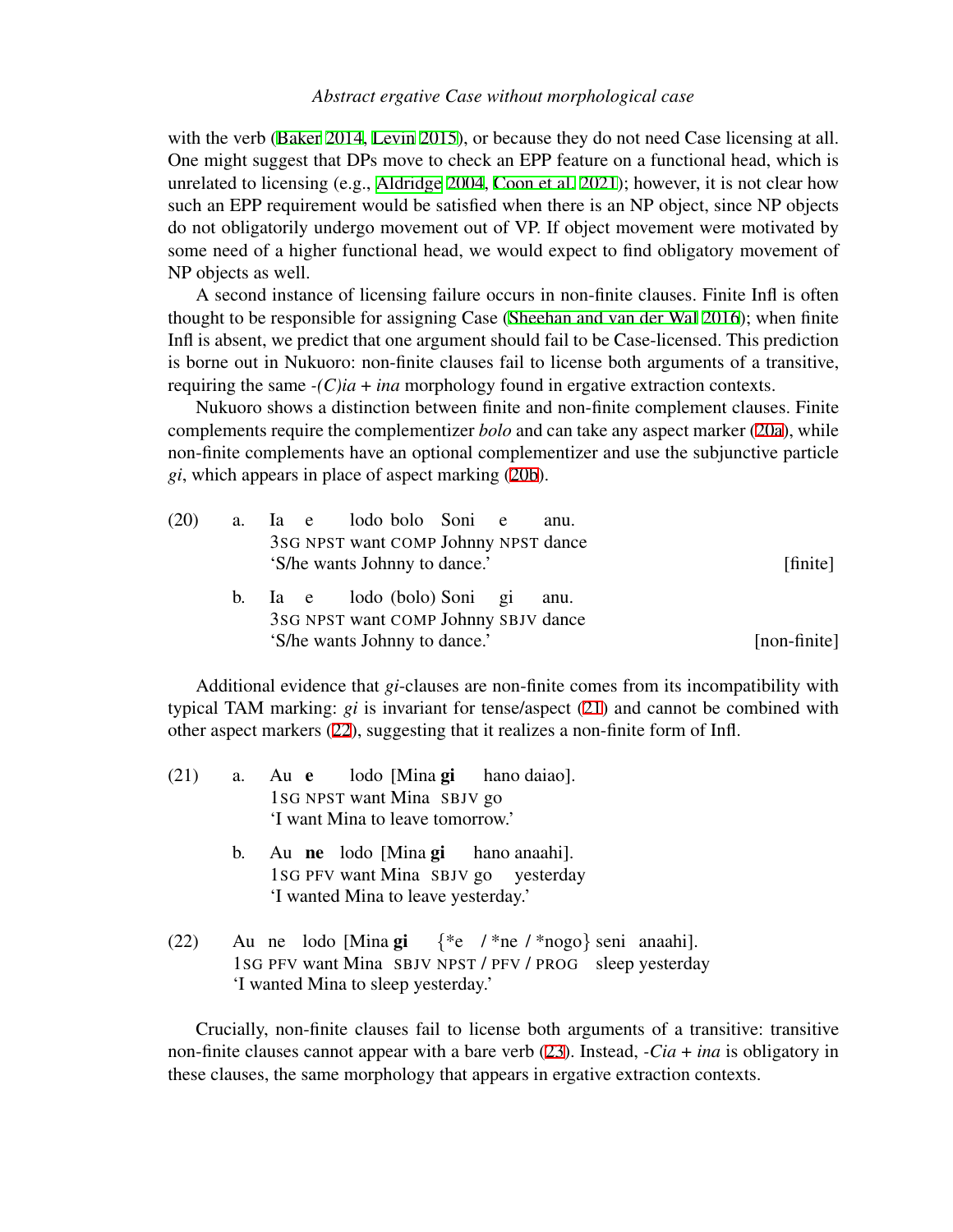| (23) | a. Au ne dugu (bolo) Mina gi *hudi / <b>huudia</b> (ina) dahi mamu. |
|------|---------------------------------------------------------------------|
|      | 1sG PFV allow COMP Mina SBJV catch / catch.CIA INA one fish         |
|      | 'I allowed Mina to catch a fish.'                                   |
|      |                                                                     |

b. Ruth e Ruth NPST want COMP 1SG SBJV hug lodo (bolo) au gi buuludi \*(ina) ange Soni. INA DIR Johnny 'Ruth wants me to hug Johnny.'

The appearance of  $-(C)i\hat{a} + i\hat{n}\hat{a}$  in these two seemingly disparate environments is highly reminiscent of the "crazy antipassive" in Q'anjob'al ([Mateo-Toledo](#page-13-15) [2003](#page-13-15)), which also appears in both ergative extraction and transitive non-finite contexts [\(24](#page-9-0)).

<span id="page-9-0"></span>(24) Q'anjob'al ergative extraction and transitive non-finite clauses

- a. Maktxel max-ach il-on-i? who ASP-2ABS see-ON-ITV 'Who saw you?'
- b. Chi uj ASP be.able 2ABS 3ERG-see-ON-ITV [hach y-il-on-i]. 'She can see you.' [\(Coon et al.](#page-12-12) [2014](#page-12-12):1)

To account for this distribution, [Coon et al.](#page-12-12) ([2014\)](#page-12-12) propose that *-on* realizes an alternative Case-licensing head, which appears when Case is otherwise unavailable. Specifically, in ergative extraction contexts, typical Case assignment would prevent subject extraction; in non-finite clauses, finite Infl is not present to assign Case. I suggest that the same analysis is tenable for Nukuoro, explaining the appearance of  $-(C)ia + ina$  in both ergative extraction and non-finite contexts. Thus, these data suggest that finite Infl is responsible for Case licensing in Nukuoro, a mechanism which also accounts for the distribution of object DPs in matrix clauses and the restriction on ergative extraction.

# 5. Potential analyses of syntactic ergativity

The phenomena described above in Nukuoro are compatible with a number of different analyses of syntactic ergativity, and distinguishing between them relies heavily on establishing the landing site of object movement in Nukuoro. Crucially, though, all tenable analyses involve abstract ergative Case assignment—I show that one of the only accounts that does not rely on Case, namely Erlewine's ([2016\)](#page-13-14) anti-locality account, fails to capture the behavior of Nukuoro ergative extraction with different word orders.

One classic style of analysis attributes ergative extraction restrictions to systematic object inversion (e.g., [Aldridge](#page-12-15) [2004,](#page-12-15) [Coon et al.](#page-12-12) [2014,](#page-12-12) [Clemens and Tollan](#page-12-13) [2021](#page-12-13), [Coon et al.](#page-12-16) [2021\)](#page-12-16), where DP objects move to a structurally high position above the transitive subject ([25\)](#page-9-1). In this position, the object intervenes for the purposes of subject extraction.

<span id="page-9-1"></span>(25) 
$$
\left[ \text{CP } \_\_\_ \cdot \left[ \text{VP } \text{DP}_{\text{Obj}} \text{ [ DP}_{\text{Subj}} \text{ [VP } \text{VP } \text{PP}_{\text{Obj}} \text{ ]} \text{ ]} \text{ ]} \right] \right]
$$

$$
\downarrow
$$

$$
\downarrow
$$

$$
\downarrow
$$

$$
\downarrow
$$

$$
\downarrow
$$

$$
\downarrow
$$

$$
\downarrow
$$

$$
\downarrow
$$

$$
\downarrow
$$

$$
\downarrow
$$

$$
\downarrow
$$

$$
\downarrow
$$

$$
\downarrow
$$

$$
\downarrow
$$

$$
\downarrow
$$

$$
\downarrow
$$

$$
\downarrow
$$

$$
\downarrow
$$

$$
\downarrow
$$

$$
\downarrow
$$

$$
\downarrow
$$

$$
\downarrow
$$

$$
\downarrow
$$

$$
\downarrow
$$

$$
\downarrow
$$

$$
\downarrow
$$

$$
\downarrow
$$

$$
\downarrow
$$

$$
\downarrow
$$

$$
\downarrow
$$

$$
\downarrow
$$

$$
\downarrow
$$

$$
\downarrow
$$

$$
\downarrow
$$

$$
\downarrow
$$

$$
\downarrow
$$

$$
\downarrow
$$

$$
\downarrow
$$

$$
\downarrow
$$

$$
\downarrow
$$

$$
\downarrow
$$

$$
\downarrow
$$

$$
\downarrow
$$

$$
\downarrow
$$

$$
\downarrow
$$

$$
\downarrow
$$

$$
\downarrow
$$

$$
\downarrow
$$

$$
\downarrow
$$

$$
\downarrow
$$

$$
\downarrow
$$

$$
\downarrow
$$

$$
\downarrow
$$

$$
\downarrow
$$

$$
\downarrow
$$

$$
\downarrow
$$

$$
\downarrow
$$

$$
\downarrow
$$

$$
\downarrow
$$

$$
\downarrow
$$

$$
\downarrow
$$

$$
\downarrow
$$

$$
\downarrow
$$

$$
\downarrow
$$

$$
\downarrow
$$

$$
\downarrow
$$

$$
\downarrow
$$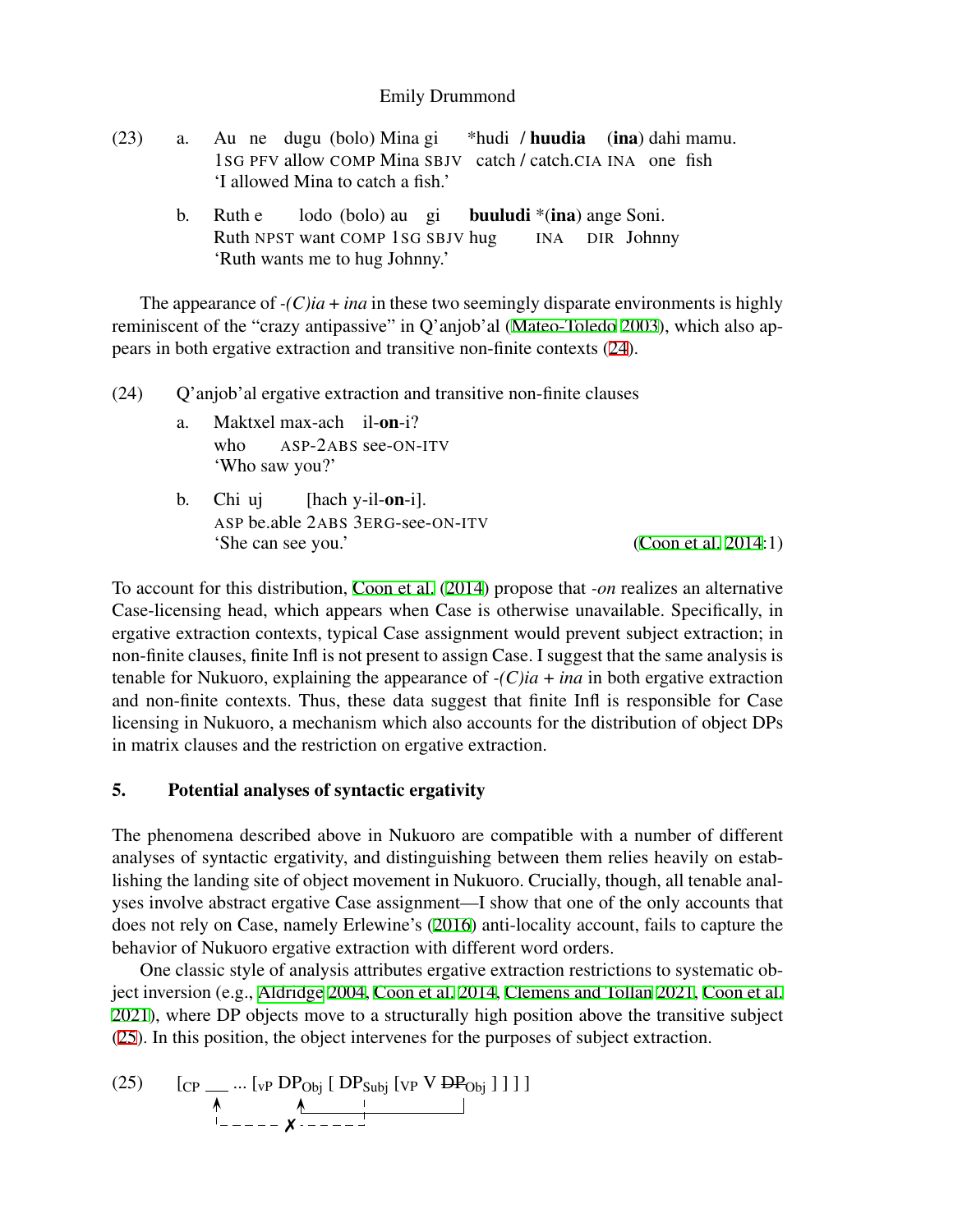Since there is independent evidence that Nukuoro clause structure involves object shift, this analysis seems promising at first glance: absolutive Case would be assigned by finite Infl, motivating object movement above the subject. However, it is difficult to reconcile systematic object inversion with Nukuoro word order, which is either SVO or VSO, but never VOS. Without significant evidence to the contrary, the word order alone suggests that object inversion may not be a tenable analysis of Nukuoro syntactic ergativity.

That being said, analyses that do not rely on object inversion are few and far between. One possibility is that  $\bar{A}$ -movement in Nukuoro is case-discriminating (e.g., [Deal](#page-12-11) [2017](#page-12-11)), such that  $\bar{A}$ -probes are sensitive to the case features of DP goals. While this analysis was originally formulated in terms of morphological case, the same idea can be implemented in terms of abstract Case; for instance, abstract Case discrimination could be formalized as an instance of composite probing (e.g., [Coon and Bale](#page-12-17) [2014](#page-12-17)), where the  $\bar{A}$ -probe would be relativized to search for both  $\bar{[A]}$  and  $[A\bar{B}S]$  features on the same goal. The benefit of a case-discrimination analysis is that it requires no particular claims about clause structure, making it applicable in languages with no demonstrable object inversion. It is only necessary that the language assigns abstract Case to be referenced by syntactic operations, a claim that is supported in Nukuoro by licensing phenomena.

Alternatively, one could argue that the extraction restriction described in §4 has nothing to do with abstract Case, but rather can be attributed to an anti-locality condition on subject extraction [\(Erlewine](#page-13-14) [2016](#page-13-14)). On this view, transitive subjects obligatorily occupy a position higher than intransitive subjects, which is too close to the landing site of  $\bar{A}$ -movement. If this analysis were tenable for Nukuoro, claims about abstract Case in the language would be significantly weakened.

One key prediction of this account is that transitive subject extraction should be possible from a post-verbal position, since movement would cross the intervening projection that hosts the fronted predicate. This prediction is not borne out in Nukuoro: word order flexibility for subjects has no effect on the extraction restriction. The availability of postverbal subjects in relative clauses varies across speakers and constructions; consider the data in [\(26\)](#page-10-0) from one speaker, who allows post-verbal transitive subjects in some relative clauses but not others.[8](#page-10-1)

<span id="page-10-0"></span>

|  | (26) a. de masoaa [ne saabai ai de gauligi de gede] |          |
|--|-----------------------------------------------------|----------|
|  | DET time PFV carry OBL.PRO DET child DET basket     |          |
|  | the time that the child carried the basket'         | [VSO]    |
|  | b. *de masoaa [ne hagaili ai de gauligi Soni]       |          |
|  | DET time PFV hit OBL.PRO DET child Johnny           |          |
|  | 'the time that the child hit Johnny'                | $[*VSO]$ |

Based on these word order judgements, we predict that extraction of the transitive subject should be possible in [\(26](#page-10-0)a), where post-verbal subjects are licit for this speaker, but not in ([26b](#page-10-0)). However, the transitive subject is unable to extract in either construction, as indicated by the presence of  $-(C)ia + ina$  morphology [\(27](#page-10-2)).

<span id="page-10-2"></span><span id="page-10-1"></span><sup>&</sup>lt;sup>8</sup>Another speaker does not permit any post-verbal transitive subjects in relative clauses.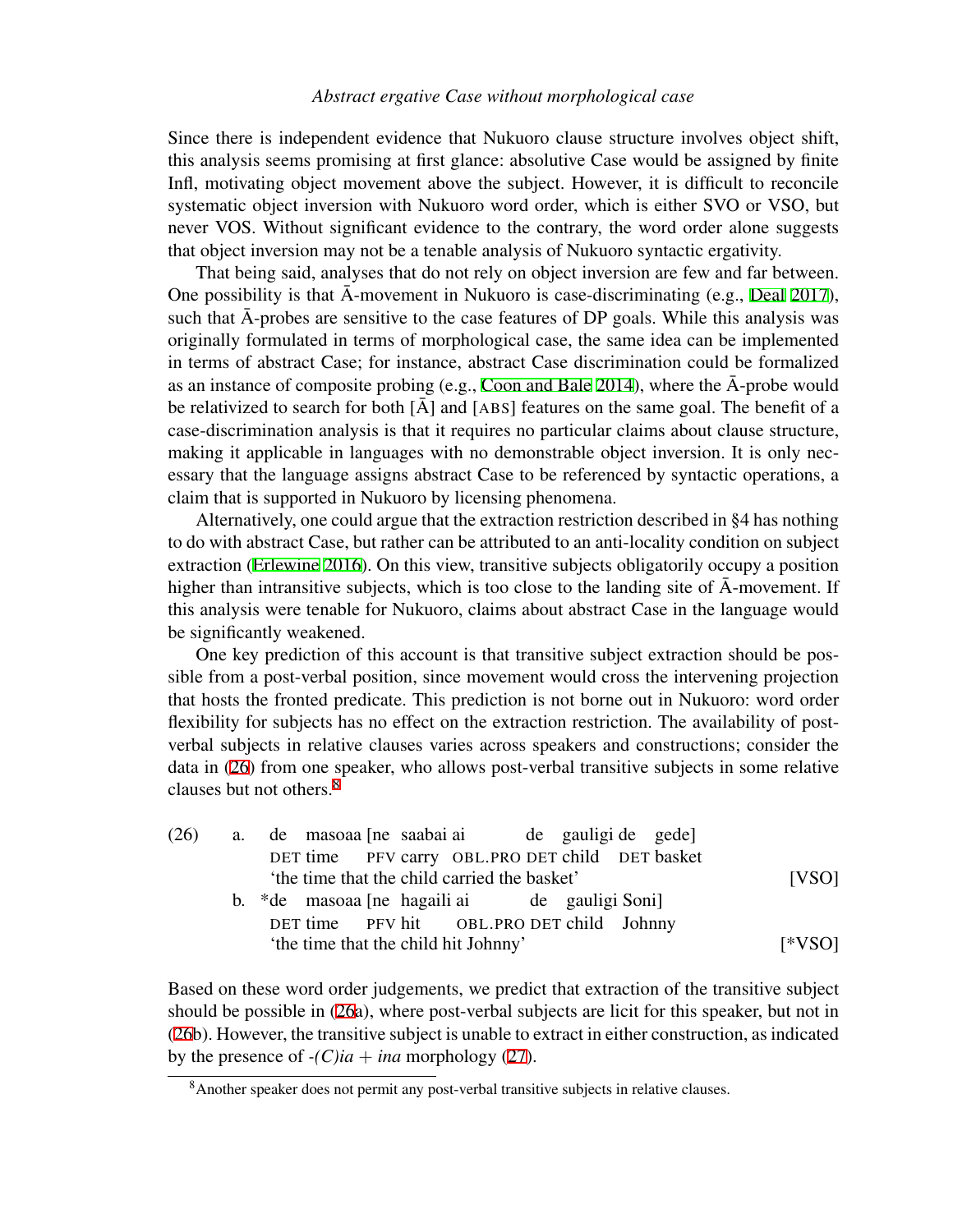- $(27)$  a. FOC DET child PFV carry INA DET basket de gauligi ne saabai ina de gede. 'It's the child who carried the basket.' b. Go de gauligi laa ne hagailia (ina) Soni.
	- FOC DET child DIST PFV hit.CIA INA Johnny 'It's the child that hit Johnny.'

The persistence of the extraction restriction in ([27](#page-10-2)), despite an available post-verbal position for the subject, suggests that Nukuoro ergative extraction cannot be accounted for under an anti-locality approach. I conclude that the extraction restriction relies on underlying abstract ergative and absolutive Case—either directly, through Case discrimination, or indirectly, through object inversion.

#### 6. Conclusion

Nukuoro lacks morphological case yet shows several behaviors characteristic of abstract Case sensitivity, including an ergative extraction restriction and a restricted distribution of DP arguments. This case study is descriptively novel in several respects. First, Nukuoro constitutes a rare example of a non-African language that is argued to have abstract Case without morphological case, joined only by Mandarin, Thai, and Jamaican Creole [\(Shee](#page-13-2)[han and van der Wal](#page-13-2) [2016\)](#page-13-2). Furthermore, it is the first described example of an abstract *ergative* alignment, where recent literature focuses on abstract nominative Case ([Sheehan](#page-13-2) [and van der Wal](#page-13-2) [2016](#page-13-2)) or Case assigned within the DP itself ([Halpert](#page-13-3) [2016](#page-13-3)). Abstract ergativity in Nukuoro shows that abstract Case languages display the same range of variation as morphological case languages, a desirable result if we wish to unify the mechanisms behind abstract Case licensing and morphological case. Finally, Nukuoro provides a counterexample to Dixon's ([1994](#page-12-3)) proposed correlation between morphological and syntactic ergativity, showing that ergative extraction restrictions are not dependent on morphological case. As such, the Nukuoro pattern cannot be captured by fully morphological theories of case and syntactic ergativity (e.g., [Marantz](#page-13-1) [1991](#page-13-1), [Deal](#page-12-18) [2016](#page-12-18)), and provides evidence against accounts that try to eliminate Case from the syntax entirely.

In addition to a syntactic representation of Case, the Nukuoro facts also provide evidence in favor of a syntactic nominal licensing mechanism (i.e., the Case Filter; [Chomsky](#page-12-0) [1981\)](#page-12-0), and crucially, one that is obligatory for DP arguments. This claim runs counter to recent approaches to Case, which attempt to eliminate the Case Filter altogether (e.g., [Marantz](#page-13-1) [1991](#page-13-1)) or restrict the scope of the Case Filter to structurally deficient nominals (e.g., [Levin](#page-13-0) [2015](#page-13-0)). The data presented here also have implications for the mechanism of Case assignment, which is logically independent from the licensing requirement. The non-finite clause data in particular are consistent with theories where Case is assigned to nominals by functional heads (e.g., [Chomsky](#page-12-19) [2000,](#page-12-19) [Legate](#page-13-16) [2008\)](#page-13-16), since the absence of finite Infl correlates directly with a lack of Case assignment. These data are more challenging to capture under a configurational theory of Case, where functional heads only indirectly affect Case assignment possibilities by delimiting Case assignment domains (e.g., [Baker](#page-12-1) [2015](#page-12-1)).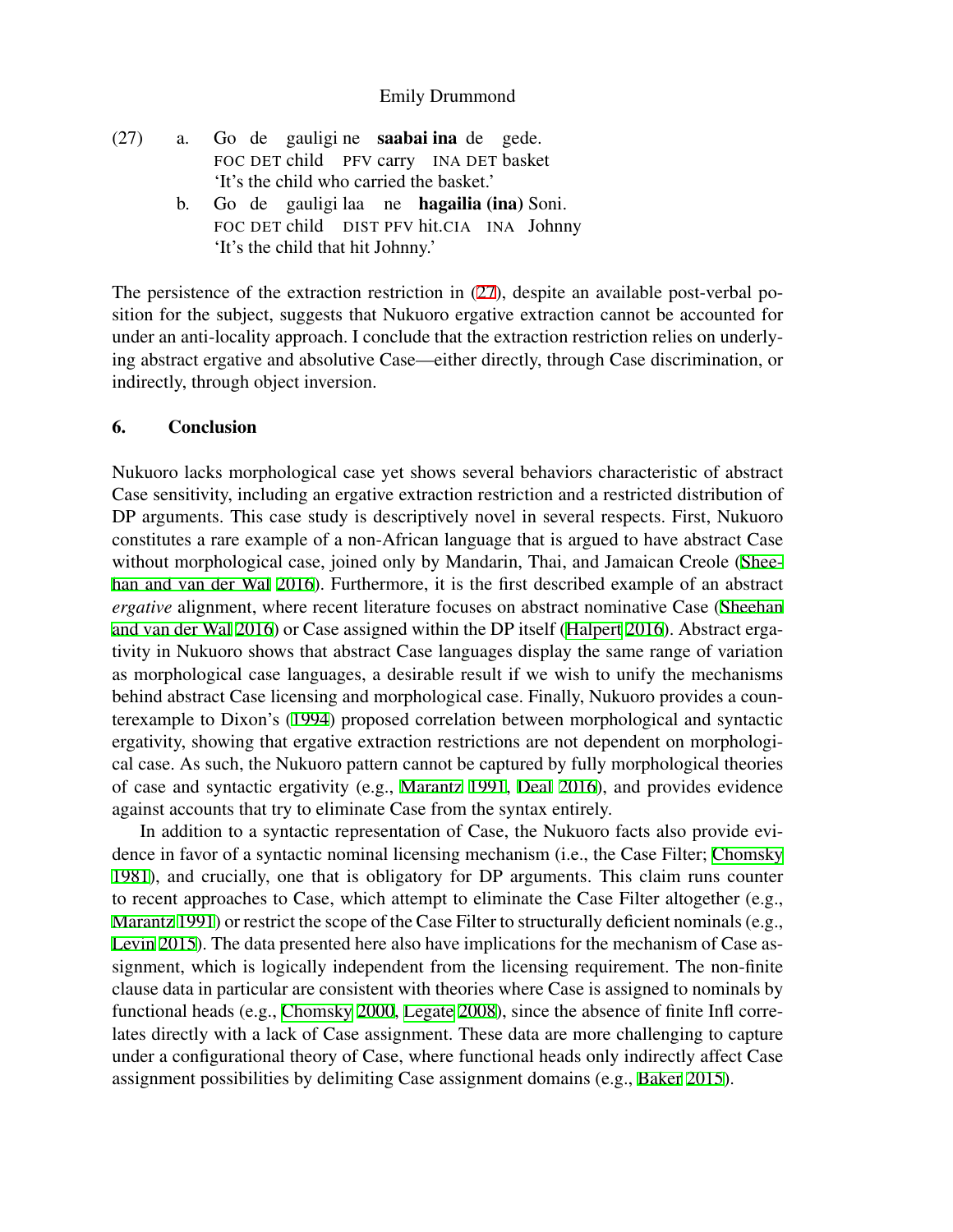# References

- <span id="page-12-15"></span>Aldridge, Edith. 2004. Ergativity and word order in Austronesian languages. Doctoral dissertation, Cornell University, Ithaca, NY.
- <span id="page-12-6"></span>Baker, C. M. Kaliko. 2012. A-class genitive subject effect: A pragmatic and discourse grammar approach to a- and o-class genitive subject selection in Hawaiian. Doctoral dissertation, University of Hawai'i.
- <span id="page-12-14"></span>Baker, Mark. 2014. Pseudo-noun incorporation as covert noun incorporation: linearization and crosslinguistic variation. *Language and Linguistics* 15:5–46.
- <span id="page-12-1"></span>Baker, Mark. 2015. *Case: its principles and its parameters*. Cambridge University Press.
- <span id="page-12-8"></span>Bobaljik, Jonathan D., and Heidi Harley. 2017. Suppletion is local: Evidence from Hiaki. In *The structure of words at the interfaces*, ed. by Heather Newell, Maire Noonan, Glyne Piggott, and Lisa deMena Travis. Oxford University Press.
- <span id="page-12-0"></span>Chomsky, Noam. 1981. *Lectures on government and binding*. Dordrecht: Foris.
- <span id="page-12-19"></span>Chomsky, Noam. 2000. Minimalist inquiries: The framework. In *Step by step: Essays on minimalist syntax in honor of Howard Lasnik*, ed. by Roger Martin, David Michaels, and Juan Uriagereka, 89–156. MIT Press.
- <span id="page-12-10"></span>Chung, Sandra. 1978. *Case Marking and Grammatical Relations in Polynesian*. Austin: University of Texas Press.
- <span id="page-12-13"></span>Clemens, Lauren, and Rebecca Tollan. 2021. Syntactic ergativity as absolutive movement in Tongic Polynesian. In *Polynesian Syntax and its Interfaces*, ed. by Lauren Clemens and Diane Massam, 89–112. Oxford: Oxford University Press.
- <span id="page-12-4"></span>Collins, James. 2017. Samoan predicate initial word order and object positions. *Natural Language & Linguistic Theory* 35:1–59.
- <span id="page-12-16"></span>Coon, Jessica, Nico Baier, and Theodore Levin. 2021. Mayan Agent Focus and the Ergative Extraction Constraint: Facts and fictions revisited. *Language* 97:269–332.
- <span id="page-12-17"></span>Coon, Jessica, and Alan Bale. 2014. The interaction of person and number in Mi'gmaq. *Nordlyd* 40:85–101.
- <span id="page-12-12"></span>Coon, Jessica, Petro Mateo Pedro, and Omer Preminger. 2014. The role of case in A-bar extraction asymmetries: Evidence from Mayan. *Linguistic Variation* 14:179–242.
- <span id="page-12-7"></span>Corbett, Greville G. 2000. *Number*. Cambridge University Press.
- <span id="page-12-18"></span>Deal, Amy Rose. 2016. Syntactic ergativity: Analysis and identification. *Annual Review of Linguistics* 2:165–185.
- <span id="page-12-11"></span>Deal, Amy Rose. 2017. Syntactic ergativity as case discrimination. In *Proceedings of WC-CFL 34*, ed. by Aaron Kaplan et al., 141–150. Somerville, MA: Cascadilla Proceedings Project.
- <span id="page-12-2"></span>Diercks, Michael. 2012. Parameterizing case: Evidence from Bantu. *Syntax* 15.
- <span id="page-12-3"></span>Dixon, R. M. W. 1994. *Ergativity*. Cambridge University Press.
- <span id="page-12-9"></span>Drummond, Emily. 2020. A compositional semantic analysis of participant number. Poster presentation at the 92nd Annual Meeting of the LSA.
- <span id="page-12-5"></span>Drummond, Emily. to appear. Maintaining syntactic identity under sluicing: Pseudoclefts and voice (mis)matches. In *Proceedings of WCCFL 39*.